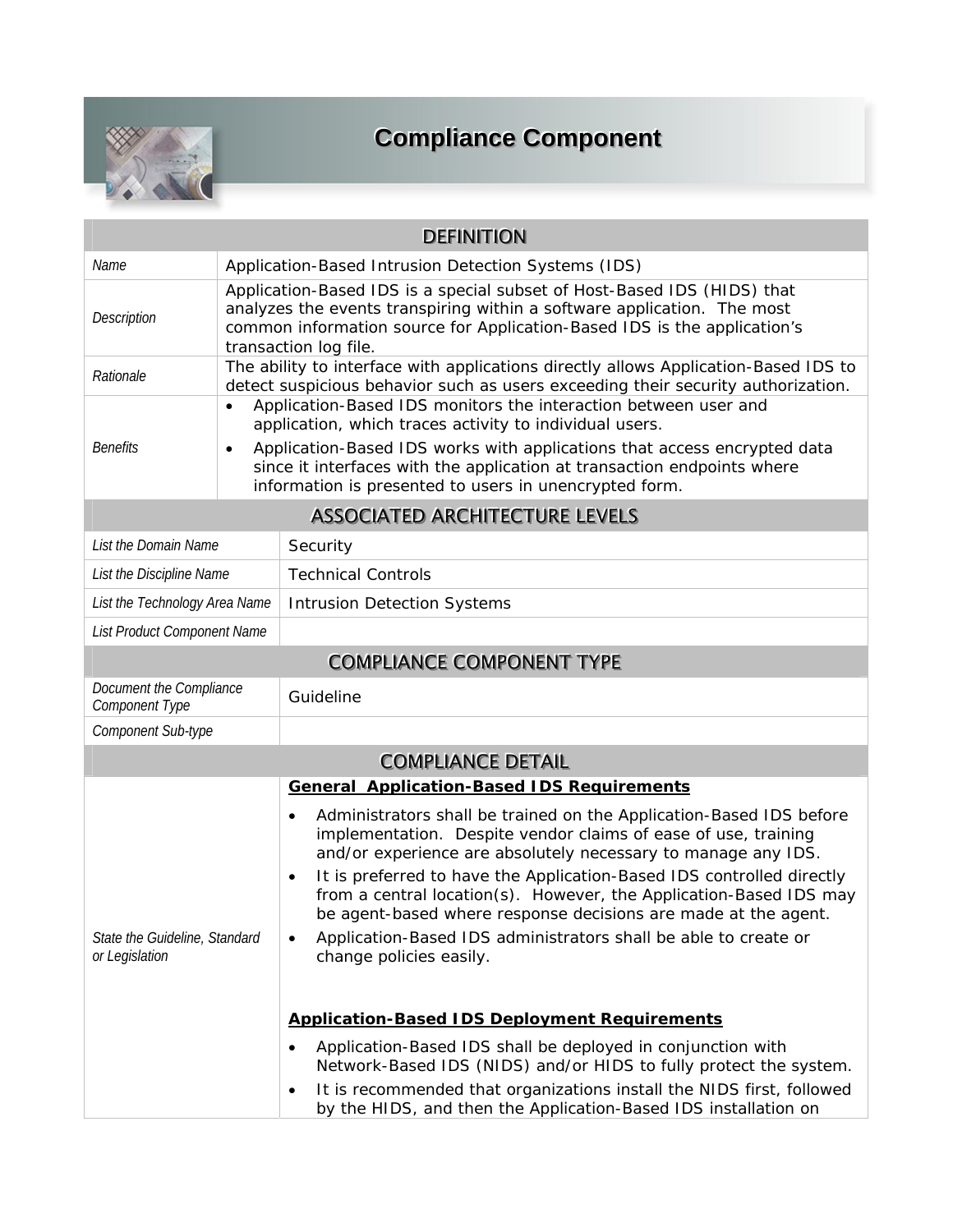critical servers.

- Application-Based IDS shall be enabled on hosts that have critical applications.
- Application transaction logs shall be enabled.
- It is preferred to install Application-Based IDS Management software on a separate system from the application being monitored.
- It is preferred to have the Application–Based IDS use an agent-Manager (server) architecture, where policy is created and modified on the manager and automatically distributed to all agents.
- It is preferred that application agents poll the manager at periodic intervals for policy changes or new software updates.

## **Application-Based IDS Analysis Requirements**

- Application-Based IDS shall utilize, at a minimum, information from an application's transaction log files.
- Application-Based IDS shall have easy-to-use tools to analyze the logs.
- Application-Based IDS shall use Misuse Detection methods (matching a predefined pattern of events describing an attack) and may also include Anomaly Detection (abnormal, unusual behavior) components.
- Application-Based IDS may be configured to intercept the following types of requests and use them in combinations and sequences to constitute an application's normal behavior:
	- File System (file read or write)
	- Network (packet events at the driver (NDIS) or transport (TDI) level)
	- Configuration (read or write to the registry on Windows)
	- Execution Space (write to memory not owned by the requesting application. For example, attempts to inject a shared library DLL into another process)
- Operators shall follow a schedule for checking the results of the Application-Based IDS to ensure attackers have not modified the system.

## **Application-Based IDS Response Requirements**

- Application-Based IDS shall respond in real-time.
- It is preferred that Application-Based IDS provide active responses to intrusions by:
	- Collecting additional information by turning up the number of events logged, or
	- Terminating the user's access.
- Operators shall be extremely careful when creating rules to ensure intruders cannot abuse the feature to deny access to legitimate users.
- Application-Based IDS may provide passive responses requiring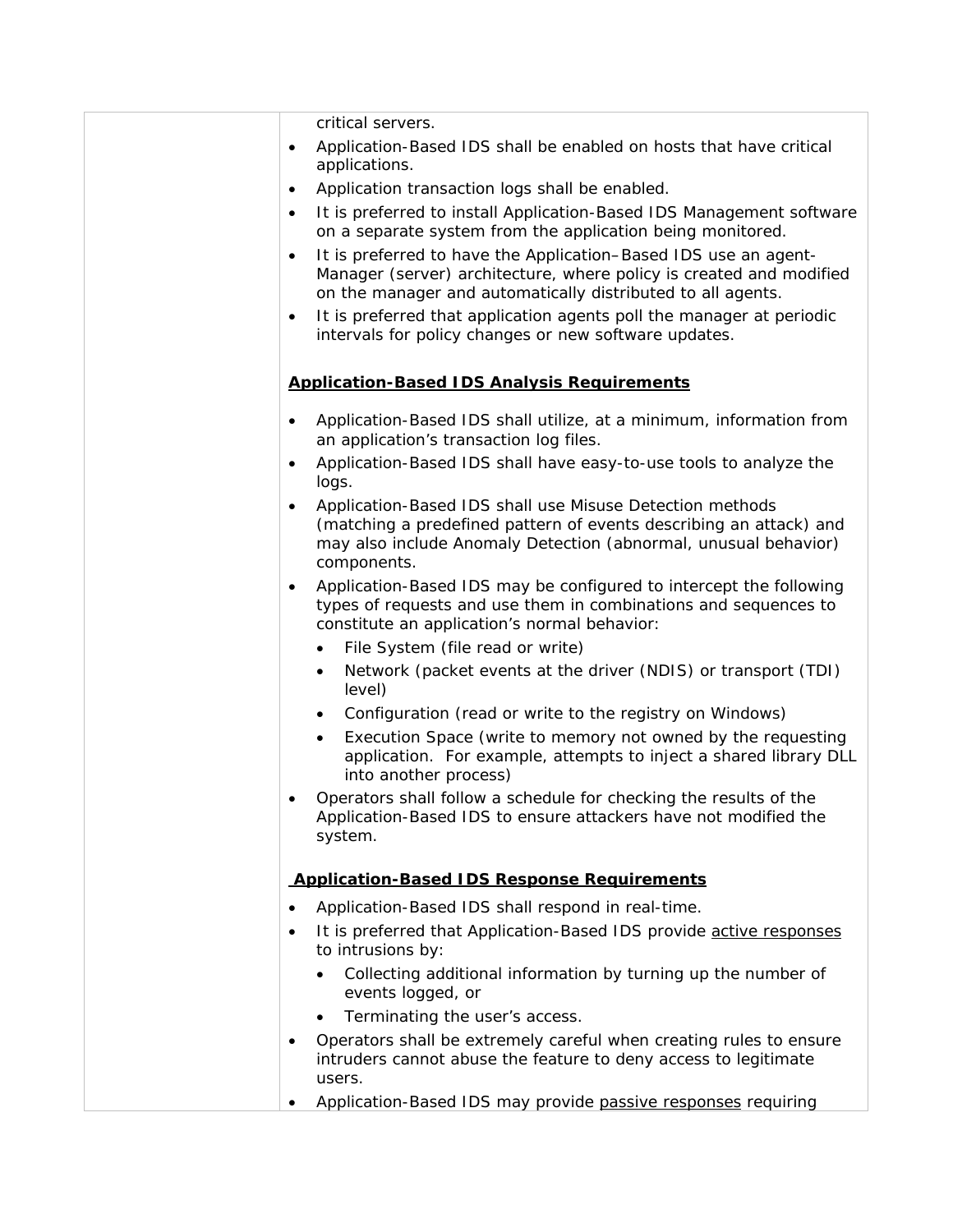|                              | subsequent human action to intrusions by:                                                                                                   |  |  |  |  |  |  |
|------------------------------|---------------------------------------------------------------------------------------------------------------------------------------------|--|--|--|--|--|--|
|                              | Generating alarms and notifications with popup windows, cellular<br>$\bullet$<br>phones, pagers and email, or                               |  |  |  |  |  |  |
|                              | Reporting alarms and alerts using SNMP traps and plug-ins to<br>central network management consoles.                                        |  |  |  |  |  |  |
|                              | All Application-Based IDS communications shall be secure and use<br>$\bullet$<br>encrypted tunnels or other cryptographic measures.         |  |  |  |  |  |  |
|                              | Application-Based IDS shall create output with the following<br>$\bullet$<br>information for each intrusion detected:                       |  |  |  |  |  |  |
|                              | Time/date<br>$\bullet$                                                                                                                      |  |  |  |  |  |  |
|                              | Sensor IP address                                                                                                                           |  |  |  |  |  |  |
|                              | Specific attack name<br>$\bullet$                                                                                                           |  |  |  |  |  |  |
|                              | Source and destination IP addresses<br>$\bullet$                                                                                            |  |  |  |  |  |  |
|                              | Network protocol used<br>٠                                                                                                                  |  |  |  |  |  |  |
|                              | Description of the attack type<br>٠                                                                                                         |  |  |  |  |  |  |
|                              | Attack severity level<br>$\bullet$                                                                                                          |  |  |  |  |  |  |
|                              | Type of loss expected<br>$\bullet$                                                                                                          |  |  |  |  |  |  |
|                              | Type of vulnerability exploited<br>٠                                                                                                        |  |  |  |  |  |  |
|                              | <b>Access validation</b><br>$\bullet$                                                                                                       |  |  |  |  |  |  |
|                              | <b>Exceptional condition</b><br>٠                                                                                                           |  |  |  |  |  |  |
|                              | Environmental (unexpected interaction with the operating system<br>$\bullet$<br>or between two applications)                                |  |  |  |  |  |  |
|                              | <b>Host Configuration</b>                                                                                                                   |  |  |  |  |  |  |
|                              | Race (delay between the time a system checks to see if an<br>$\bullet$<br>operation is allowed and the time it performs the operation)      |  |  |  |  |  |  |
|                              | Design<br>$\bullet$                                                                                                                         |  |  |  |  |  |  |
|                              | Software types and versions vulnerable<br>$\bullet$                                                                                         |  |  |  |  |  |  |
|                              | Patch information to counter the attack                                                                                                     |  |  |  |  |  |  |
|                              | References to advisories about the attack or vulnerability                                                                                  |  |  |  |  |  |  |
|                              | It is preferred that Application-Based IDS reports combine<br>redundant attack entries and make attacks of highest importance<br>stand out. |  |  |  |  |  |  |
|                              | NIST SP 800-18 (www.csrc.nist.gov/publications/nistpubs)                                                                                    |  |  |  |  |  |  |
| Document Source Reference #  | CERT Guide to System and Network Security Practices                                                                                         |  |  |  |  |  |  |
|                              | (www.cert.org/security-improvement/)                                                                                                        |  |  |  |  |  |  |
| <b>Standard Organization</b> |                                                                                                                                             |  |  |  |  |  |  |
| Name                         | Website                                                                                                                                     |  |  |  |  |  |  |
| Contact Information          |                                                                                                                                             |  |  |  |  |  |  |